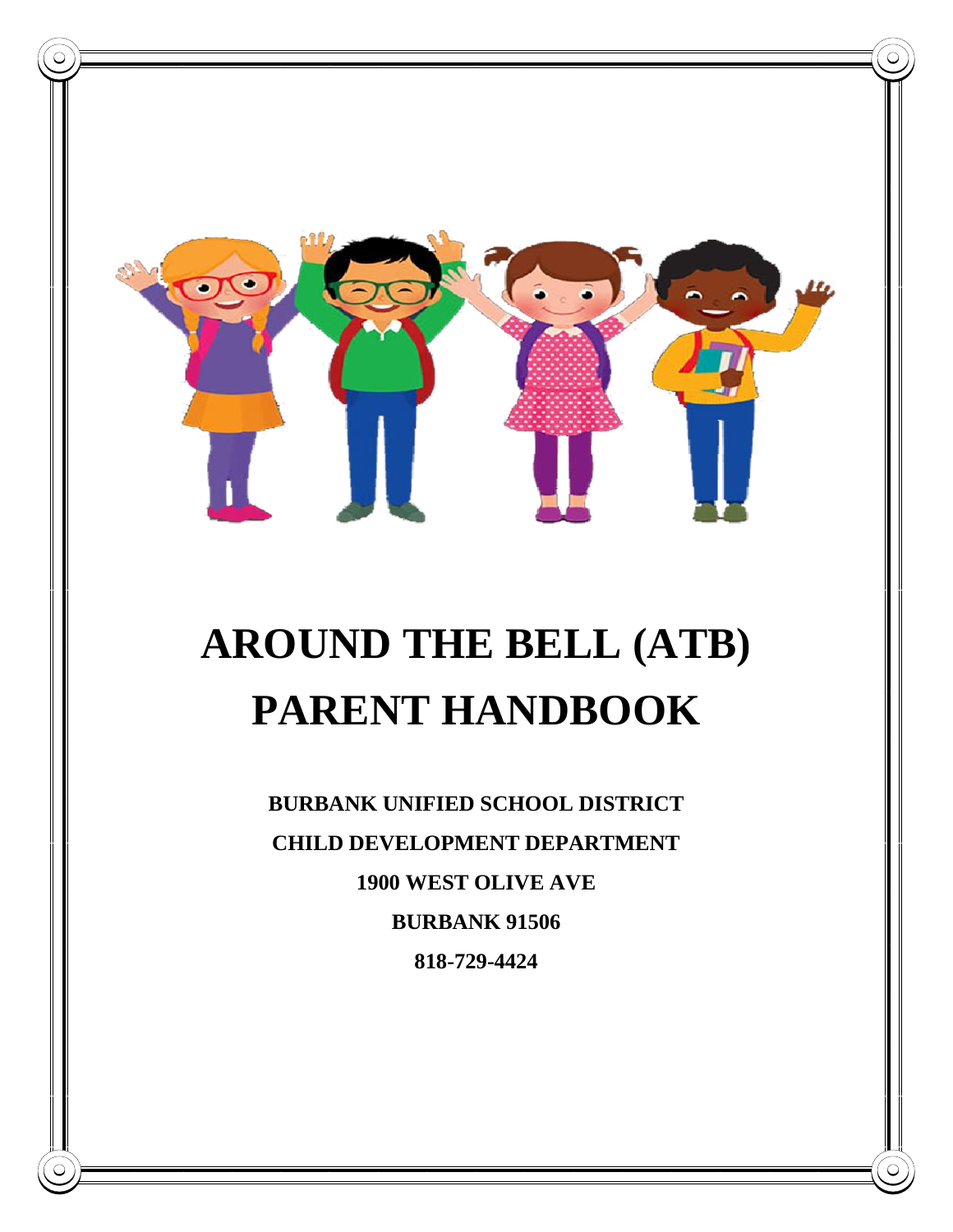The Burbank Unified School District's Child Development staff wishes to welcome to you and your child. We want to make your experiences happy and successful. The center provides programs that are tailored to serve a wide variety of developmental needs. These quality programs are designed to serve preschool and school age with an emphasis on their cognitive, social, emotional, and physical development. The stimulating environment encourages children to develop selfdiscipline and self-control.

# **Philosophy**

The Burbank Unified School District Child Development Before and After School Program provides children in transitional kindergarten/kindergarten through fifth grade with a safe, enriched age appropriate environment before and after school. We provide a high-quality program that strives for excellence through activities planned and implemented by knowledgeable staff educated in the field of Child Development.

#### **Administration and Staff**

The Around the Bell Program is administered by the Burbank Unified School District. The Around the Bell Program is staffed by a lead teacher, and Instructional Assistants. Each teacher holds a Child Development teacher Permit issued by the State of California Commission on teacher credentialing. Each Instructional Assistant hold six or more units in Child Development/Early Childhood. The Child Development Coordinator is responsible for the direct supervision of the program.

## **Activities**

Children learn through play. Children are allowed to make choices and act on them. The staff acts as guides extending their learning and encouraging them to discover new skills and concepts. Children are given many opportunities to increase their knowledge and development. The program and activities recognize individual differences of ability, language, and culture and utilize age appropriate learning activities to ensure success and achievement in their education.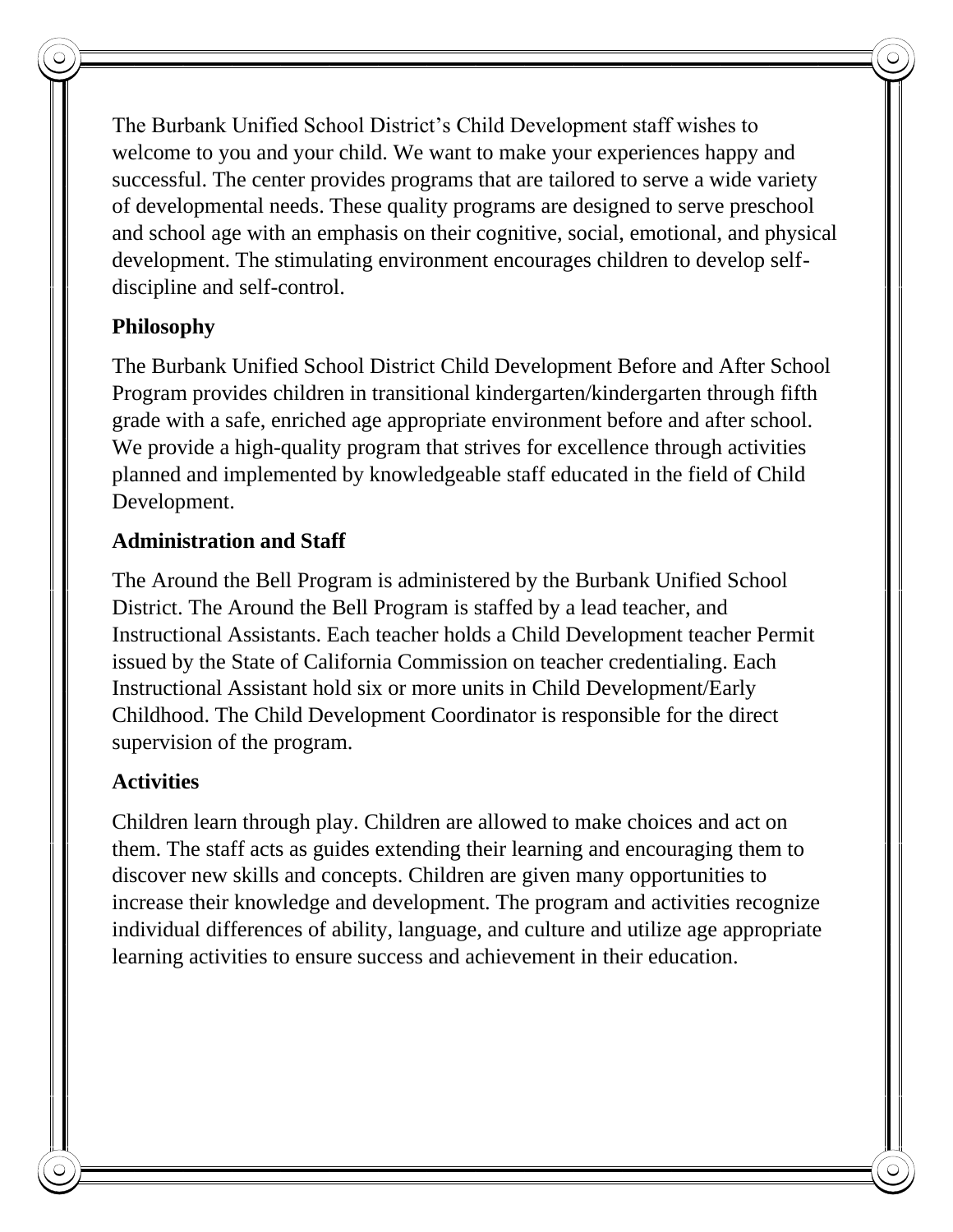#### **Waitlist Procedures**

- 1. Families contact the Child Development Office to request before and after school care for the Around the Bell Program. They are informed of the \$100 **nonrefundable** waitlist fee. Families are given 10 days to pay the waitlist fee and have their name officially placed on the waitlist based on the date that the waitlist fee was paid.
- 2. Families are placed on the waitlist of their home school. If a family does not have a home school they are placed on the permit waitlist. Families may only be placed on one waitlist at a time.
- 3. Families that are placed on the permit waitlist are required to contact the Child Development Office and notify the office staff when they have been accepted into their school of choice. Once accepted into the school of choice the family is transferred to the waitlist of the new school based on the original date that they paid the waitlist fee.
- 4. Once placed on the waitlist the family is given a waitlist number. Waitlist numbers can change due to the interchanging of students from school to school and or waitlist to waitlist.
- 5. When a space becomes available, families are contacted to determine their continued interest in the program and to offer them a spot.
- 6. The parent is sent an email containing an attachment with the enrollment packet and registration appointment details.
- 7. An appointment is scheduled for the family to return the completed enrollment packet. Parents are required to set up their Eleyo account prior to their scheduled appointment.
- 8. During the appointment the enrollment packet is reviewed and processed. The family is invoiced the \$100 **non-refundable** registration fee. Program information is reviewed with the parent.
- 9. The parent is given a start date.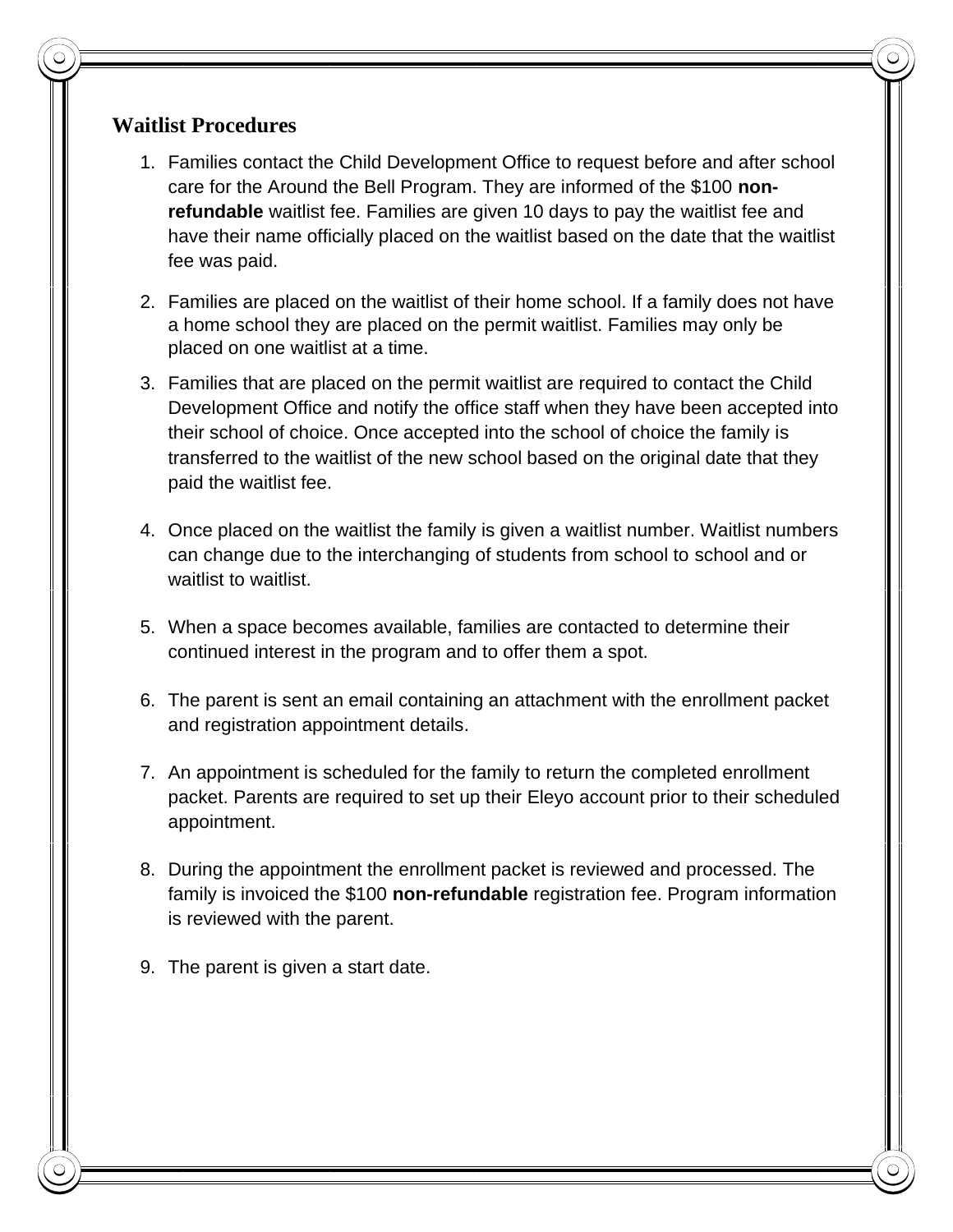## **Registration and Admission Procedures**

# **Priority Registration**

- BUSD employees will have priority to register into the ATB program pending available space. All employee's will be placed on the waitlist based on the date that they contacted the child development department.
- BUSD employees with children in grades TK-K will have priority over employees with children in grades  $1<sup>st</sup> - 5<sup>th</sup>$ .
- Priority registration is for families with a child or children currently enrolled in the Around the Bell Program, for siblings who will be entering TK and Kindergarten the next school year.
- Families with children enrolled in Horace Mann Child Care Center with a child who will be entering TK or Kindergarten the next school year.

# **Discipline**

Discipline in the Burbank's Around the Bell Program is used as a positive form of guidance, not a punishing device. Discipline is administered in a kind, firm, and fair manner to all children. Corporal punishment is not allowed in any program administered by Burbank Unified School District.

The following list includes some of the techniques that the staff uses:

- 1. They show respect for each child; they do not belittle or talk down to a child.
- 2. Positive characteristics of each child are emphasized praise is given frequently.
- 3. Children are encouraged to discuss and work out their own problems staff are there to observe, listen and when necessary, mediate.

The ATB staff plan and provide a variety of activities in a creative environment. This effectively helps to keep discipline problems to a minimum. Children choose from a variety of activities offered daily in the ATB Program. Both indoor and outdoor learning experiences are provided with time for active play as well as time to relax, read, complete homework and participate in quiet activities.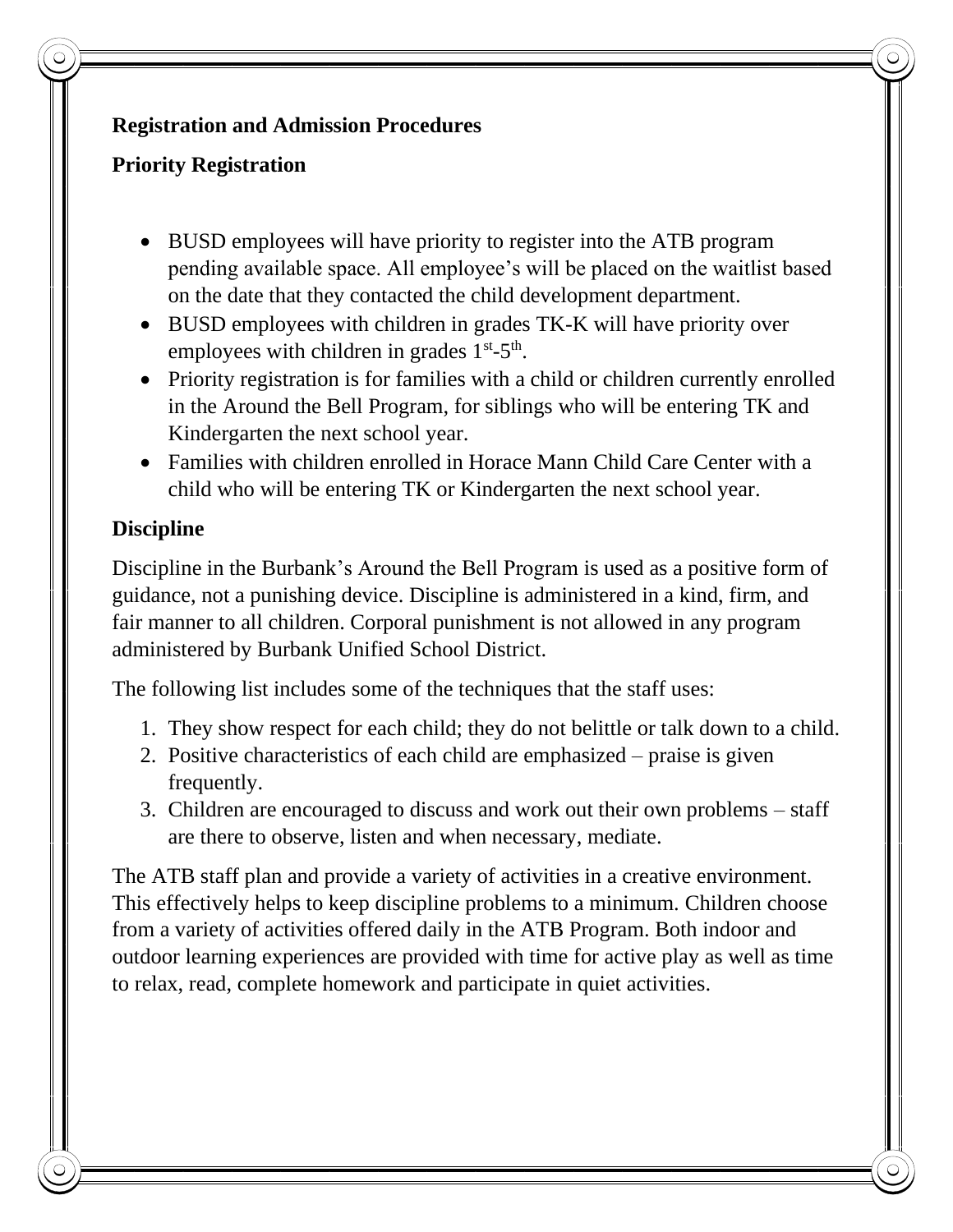# **Challenging Behaviors**

The teaching staff at BUSD Child Development Program is responsive, respectful, and purposeful in their interactions with children. The adults take steps to prevent potentially challenging behaviors by:

- Interacting in a respectful manner with all children
- Evaluating and changing their responses based on the child's individual needs; modeling turn taking, sharing, compassion, empathy, and other caring behaviors
- Helping children negotiate interactions and materials with others;
- Helping each child feel they are an important part of the Around the Bell community
- Aggressive physical behavior toward others is unacceptable. Staff will intervene immediately and parents will be contacted.

## **General Program Policies**

The following policies and rules require your cooperation and compliance:

## **Tax Information**

Parents may print out receipts and tax records directly from the Eleyo website. BUSD's tax ID number is 95-6000418. It is the parent's responsibility to keep track of child care tuition payments.

## **Fee Policy:**

- 1. All parents must make payments through our web-based program, Eleyo. Cash and personal checks will no longer be accepted in the Child Development Office unless other arrangements have been made.
- 2. All fees are due weekly. Please call the Child Development Office at (818) 729-4424 if you have difficulty navigating the website.
- 3. Tuition is charged for all week days each month, including holidays, district holidays, and or family vacation time as well as Spring Break whether attending or not. It might be helpful to think of tuition like your rent or mortgage. You are required to pay your rent or mortgage even if you go on vacation and do not stay in your home. Your weekly fees are similar. By continuing to pay your weekly fee it holds a place for your child in the center. Just as a landlord is unable to fill your apartment for a few weeks while you go on vacation, we are unable to fill your child's space for a brief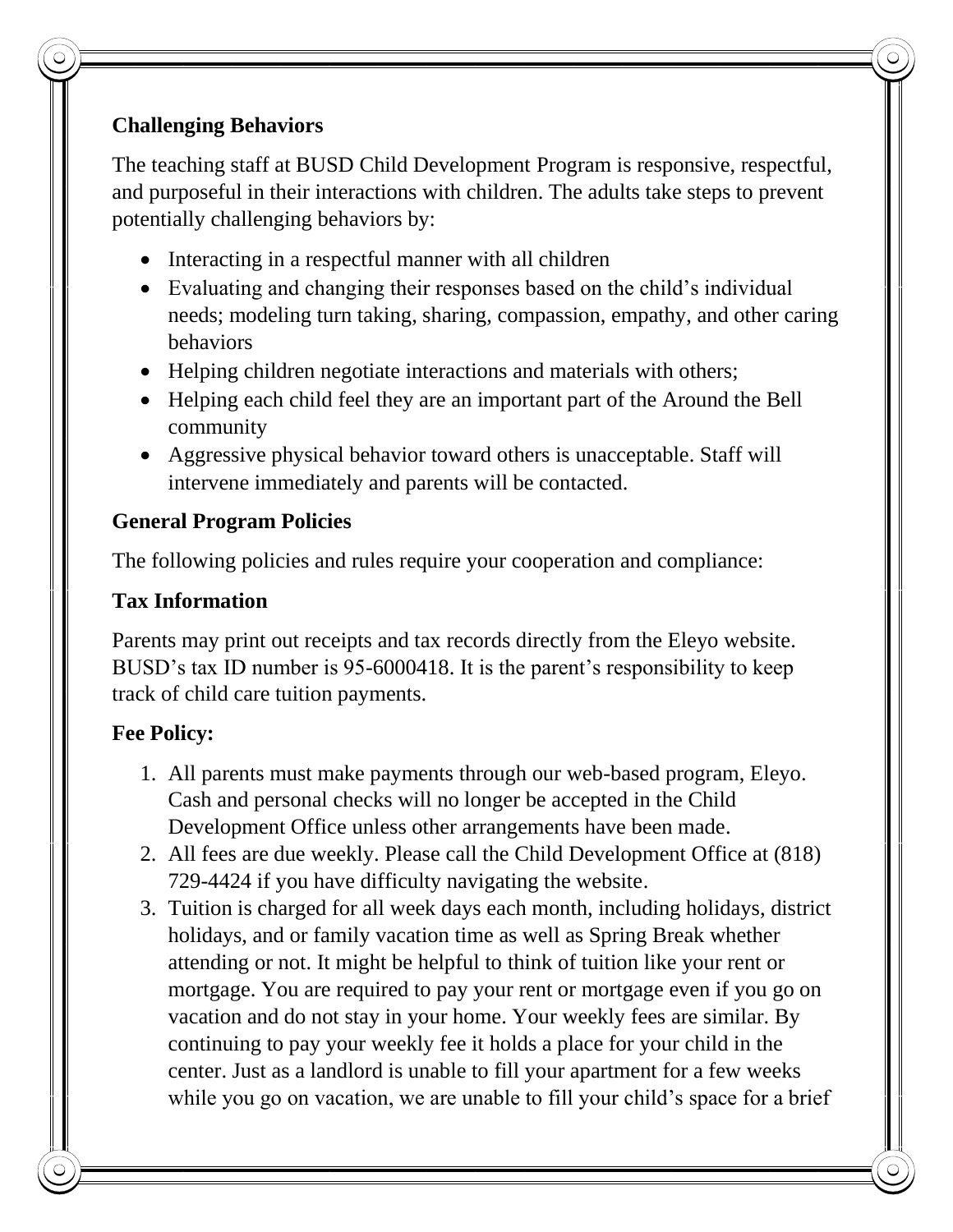vacation period while our operating expenses remain constant. Tuition guarantees your child a place in the Around the Bell Program and you will be charged until your child is formally withdrawn from the program.

- 4. Your child will not be able to attend the program if your account is not at a zero balance by the last day of the month. They may return to the program when the entirety of the overdue balance is paid in full, including all delinquent fees.
- 5. Effective July 1, 2021, all families will be charged a 3.69% program fee for all ACH and credit card transaction. This fee is directly charged by Eleyo.

# **Declined Fee Charge**

Payments that have declined or been rejected through Eleyo will be assessed a \$25.00 fee.

## **Disenrollment:**

When you decide to dis-enroll your child from the child care program you must provide a written two week notice which begins on Monday and ends two weeks later on Friday.

## **Sign in/out:**

Around the Bell regulations require that parents verify their attendance by signing each of their children in and out daily. A full, legible signature is required, along with the actual time. If your child(ren) are going to be absent from day care, please call the site and let them know.

The program is not a drop-in program. If your child is sick and does not attend school they will not be able to attend the ATB program.

## **Health Regulations:**

No child will be admitted who show signs of illness. Parents are asked to keep a child home if:

- The child does not feel well enough to participate in the program's activities
- The staff cannot adequately care for the sick child without compromising the care of other children
- The spread of germs cannot be reasonably controlled
- The child has any of the following symptoms: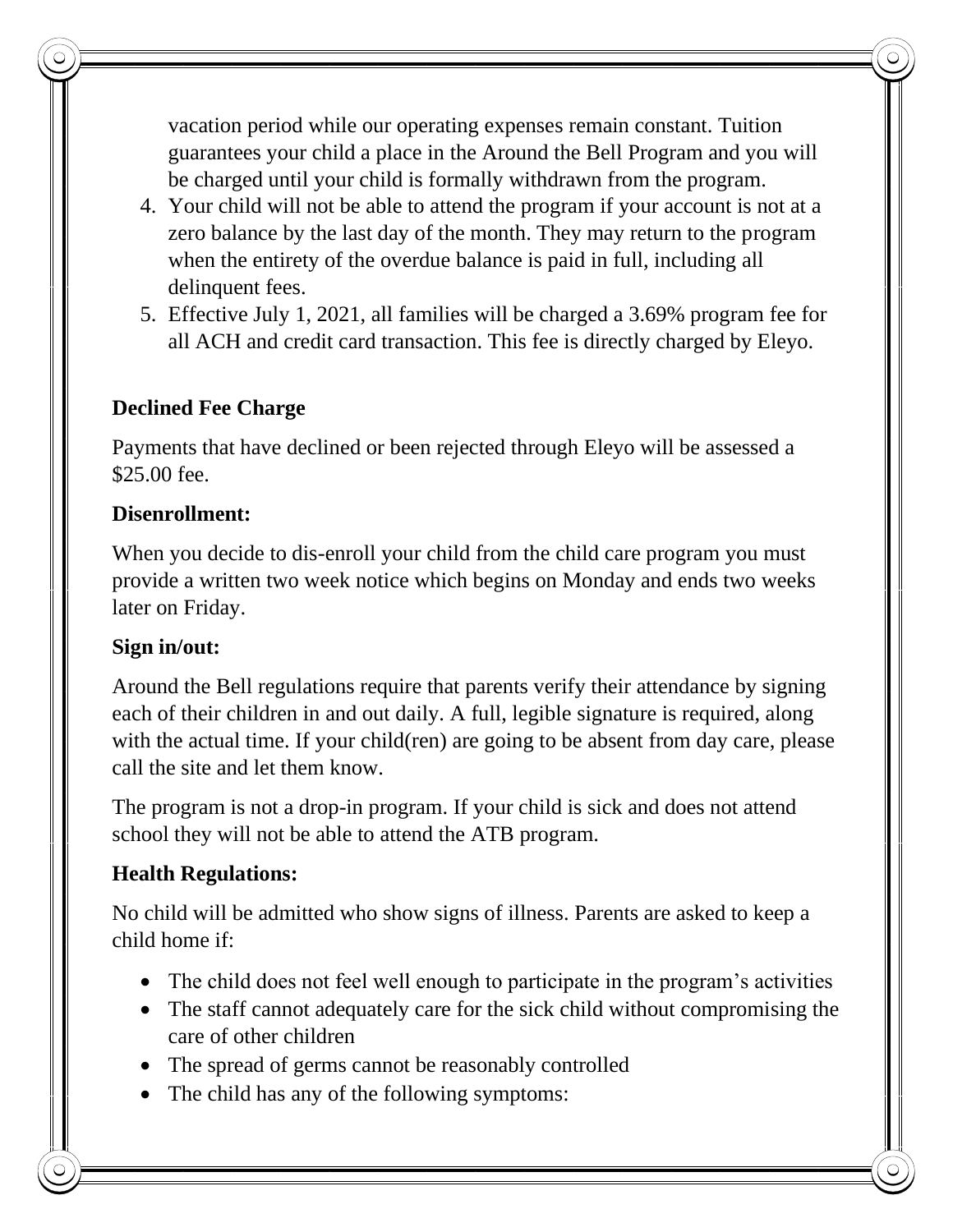- o Diarrhea or vomiting children with intestinal disturbance accompanied by diarrhea or vomiting more than once in the past 24 hours should stay home until fee from symptoms.
- o Fever children with a fever of 100 degrees or more accompanied by behavior change or other symptoms of illness must stay home for 24 hours after symptoms subside. Children may return to school after being free of fever for 24 hours without using a fever reducer.
- o Head lice, scabies, ringworm or any undiagnosed rash, sore or discharging eyes or ears or profuse nasal discharge.

If the child develops any of these symptoms while at the center, he/she will be isolated from the other children. The parent will be called and asked to take the child home as soon as possible. Keeping children healthy requires good communication and a partnership between families, child care staff, and healthcare providers.

#### **Readmission:**

- 1. Reportable communicable diseases must be reported to the school. Clearance to return to school must be obtained from your physician for readmission.
- 2. Any child whose illness keeps them out of school for 5 days or more may require readmittance by the school nurse, family physician, or center supervisor.
- 3. Children excluded for pediculosis (head lice) may only be readmitted by the school nurse or the CC staff.
- 4. Children with braces, casts, crutches, and/ or stitches must have a physician's clearance prior to readmission. The physician's clearance should note any activity restrictions. All re-admittance procedures are based on the type of exclusion. Any questions can be answered by the center supervisor, head teacher, or CC office.

## **Medication:**

Children who need medication administered during the day MUST OBTAIN a "Request for Medication" form from the Child Development office and have it filled out and signed by both the parent and the doctor. Medication must be brought in the ORIGINAL CONTAINER which is labeled with the dosage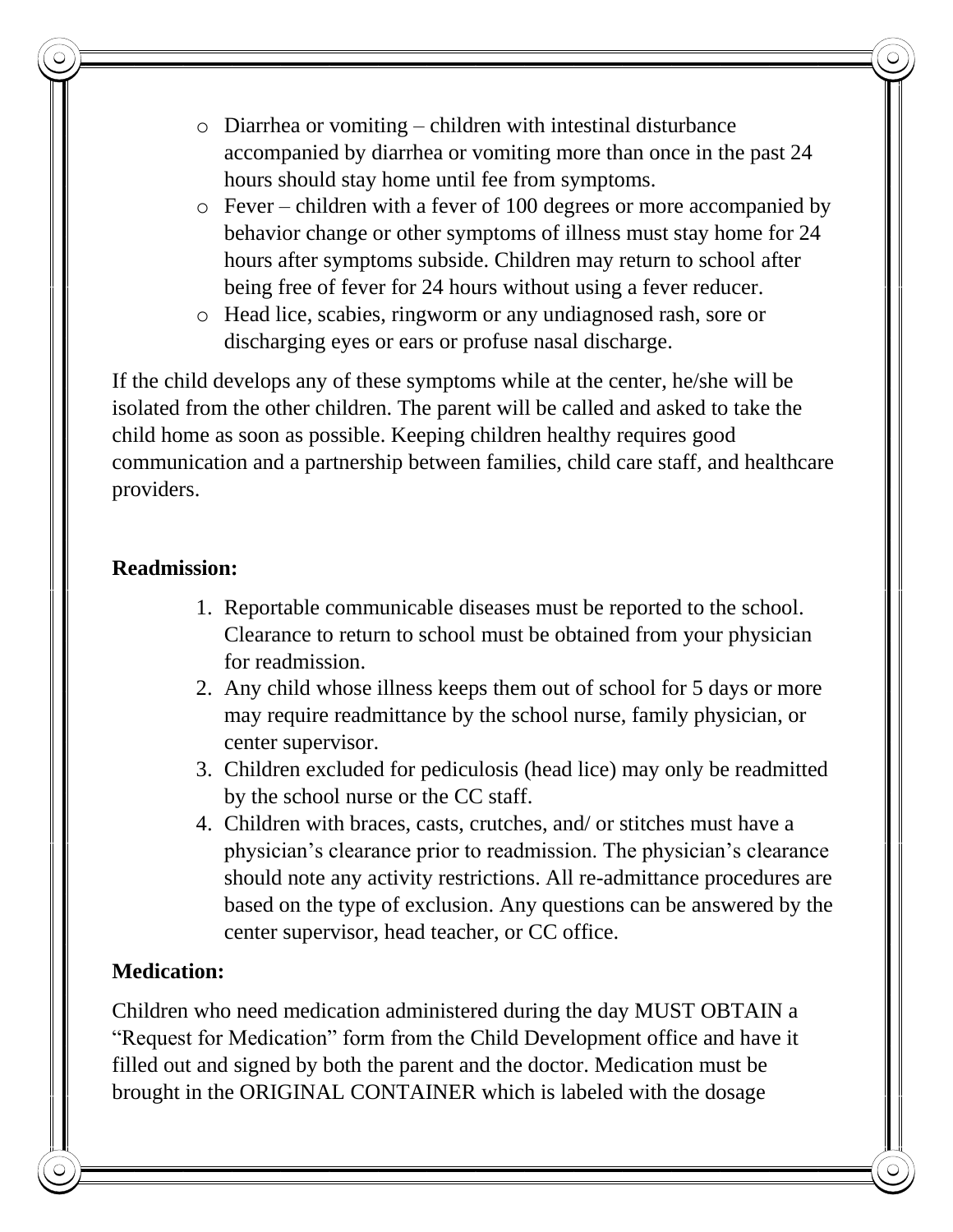designated. The medication form and the medication container must state the same information.

#### **Late Pick Up Policy**

The hours of operation are  $7 \text{ am} - 6 \text{ pm}$ .

#### **COVID Program Hours- 7:30-5:30**

Please be considerate of our staff and observe the closing/ending time of Around the Bell. *You will be charged a late fee of \$1 per every minute late after 6:00 pm.* After three late occurrences you may be terminated from the program.

**COVID Late Pick Up**- *You will be charged a late fee of \$1 per every minute late after 5:30 pm.* After three late occurrences you may be terminated from the program.

#### **Emergency information**

Any change of address or phone numbers must be reported to the site immediately. Please update your emergency card any time you change your phone number, address, place of employment, etc. In addition, remember that all persons picking up your child from care must be on our emergency card and must have photo ID for us to release your child.

#### **Emergency procedure**

Each center has an emergency card for each child. This will be very important in a life-threatening situation. Please keep this card current. This card will list the names, address, and phone numbers of two or more people other than parents who can be called to pick up your child in any emergency, illness or accident situation. These people must be local, accessible adults who at least 18 years of age. They must have a valid picture identification. If there is a life-threatening emergency and we are unable to reach the parents, we will call the Burbank Police and Paramedics so your child can obtain the medical attention he/she requires. Please refer to the Health Safety and Emergency Plan.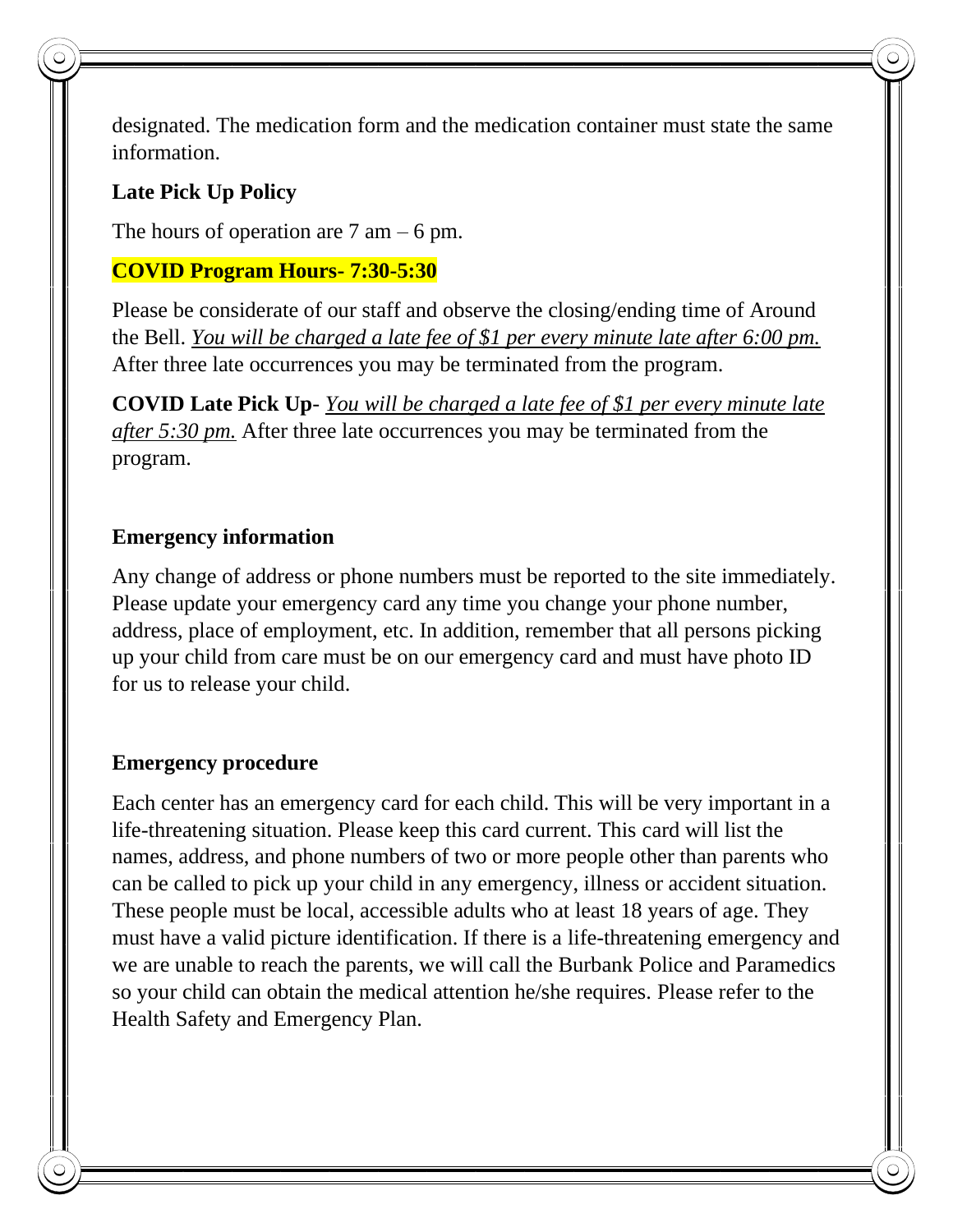## **Snacks and lunches:**

School-age children are provided a PM snack daily. On early release days or student free days, parent must send a sack lunch for their child. In addition, a sack lunch needs to be sent for all TK or kindergarten students daily. Around the Bell does not provide lunch.

## **Homework**

Homework time is available each day. Staff are available to assist the children. It is the responsibility of the child to let the staff know that they have homework. Since parents need to be involved in their child's homework, we do not attempt to have the homework completed at the center. We do however provide 30-45 minutes daily for a structured homework period with staff available to help. If a child so desires, they may continue to work on their homework after this time. We feel it is important for the students for have outside time daily as well as a snack. This limits the time for homework.

# **Open Door Policy**

Burbank Unified School Districts Child Development Programs has an open-door policy for all parents. Parents are welcome in the centers at any time during our normal operating hours. Parents may come and observe their child, interact, participate during group time, and volunteer. If interested in volunteering at the center please, plan with the Child Development Coordinator. You will need to complete a volunteer packet (located at the district office) and provide a test for TB.

# **COVID Closures:**

During a COVID closure the site will be closed and all staff and students will be required to get tested and quarantine for the full quarantine period. The site or classroom will be closed during the quarantine time and will not reopen until all staff and students have met the full quarantine period of 10-14 days.

## **Fees During COVID Closures:**

All families will be required to continue paying their weekly fees during a COVID closure. Fees are calculated at the start of the school year to include COVID